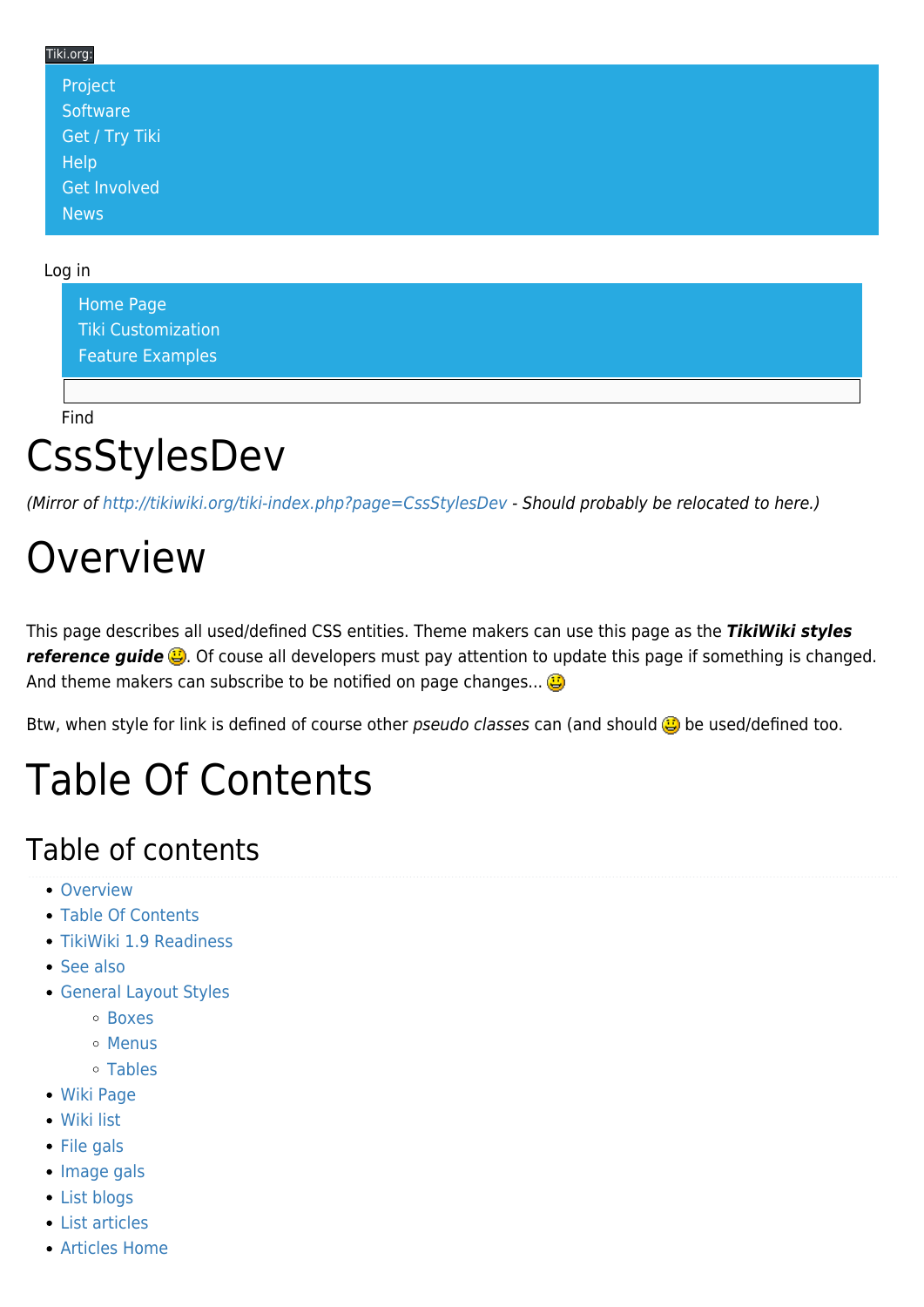- [List forums](#page--1-0)
- [FAQs](#page--1-0)
- [Calendar](#page--1-0)
- $\bullet$ [...](#page--1-0).
	- $\circ$  [P.S.](#P.S.)

## TikiWiki 1.9 Readiness

The following is a, probably incomplete, list of changes needed to make earlier themes ready for TikiWiki 1.9

- [ReleaseProcess19](https://themes.tiki.org/tiki-editpage.php?page=ReleaseProcess19) lists the new CSS classes added during the Tiki 1.9 development cycle.
- Themes that have a local copy of module.tpl or mod-\*.tpl: designers should perform a merge with parent to pick up changes to module parameters. See [ShowHideModulesAndColumns](https://themes.tiki.org/tiki-editpage.php?page=ShowHideModulesAndColumns) and cvs commits to BRANCH-1-9 by mdavey starting 2005-02-23.
- Themes that have a local copy of tiki.tpl: designers should perform a merge with parent to pick up changes to feature left modules and feature right modules tests. See [ShowHideModulesAndColumns](https://themes.tiki.org/tiki-editpage.php?page=ShowHideModulesAndColumns) and cvs commits to BRANCH-1-9 by mdavey starting 2005-02-25.
- Themes that have a local copy of tiki-show page.tpl: designers should perform a merge with parent to pick up chages to the editdate (authors and date line) section.
- Finally, add the line "@version: 1.9" into the comments at the top of the stylesheet (within the first 30 lines) once every new CSS class introduced in 1.9 has been added to the stylesheet.

#### See also

- [MoreNeatLayoutSchema](https://themes.tiki.org/tiki-editpage.php?page=MoreNeatLayoutSchema)
- [ReleaseProcess19](https://themes.tiki.org/tiki-editpage.php?page=ReleaseProcess19)
- [StyleCreation](https://themes.tiki.org/tiki-editpage.php?page=StyleCreation)
- [Color Scheme Generator](https://themes.tiki.org/Color-Scheme-Generator)
- [RecipeRestoreCss](https://themes.tiki.org/RecipeRestoreCss) tool to list CSS entities

## General Layout Styles

The tiki application is enclosed as a whole in tiki-main. tiki-main contains three divs: tiki-top, tiki-mid and  $\overline{\text{tiki-bot}}$  that will be used for the header, application and footer.

tiki-mid contains a 3-column table, the columns are called (ids) leftcolumn, centercolumn and rightcolumn. Finally centercolumn contains  $\frac{t}{t}$  the center where the main area of the application is displayed.

| <b>CSS code</b>         | <b>Description</b>                           |
|-------------------------|----------------------------------------------|
| -+div#tiki-main+-       | This div encloses the whole Tiki application |
| 3 divs inside tiki-main |                                              |
| $ -+$ div#tiki-top+-    | This is the header                           |
| l-+div#tiki-mid+-       | This is the middle                           |
| l-+div#tiki-bot+-       | And this is the footer                       |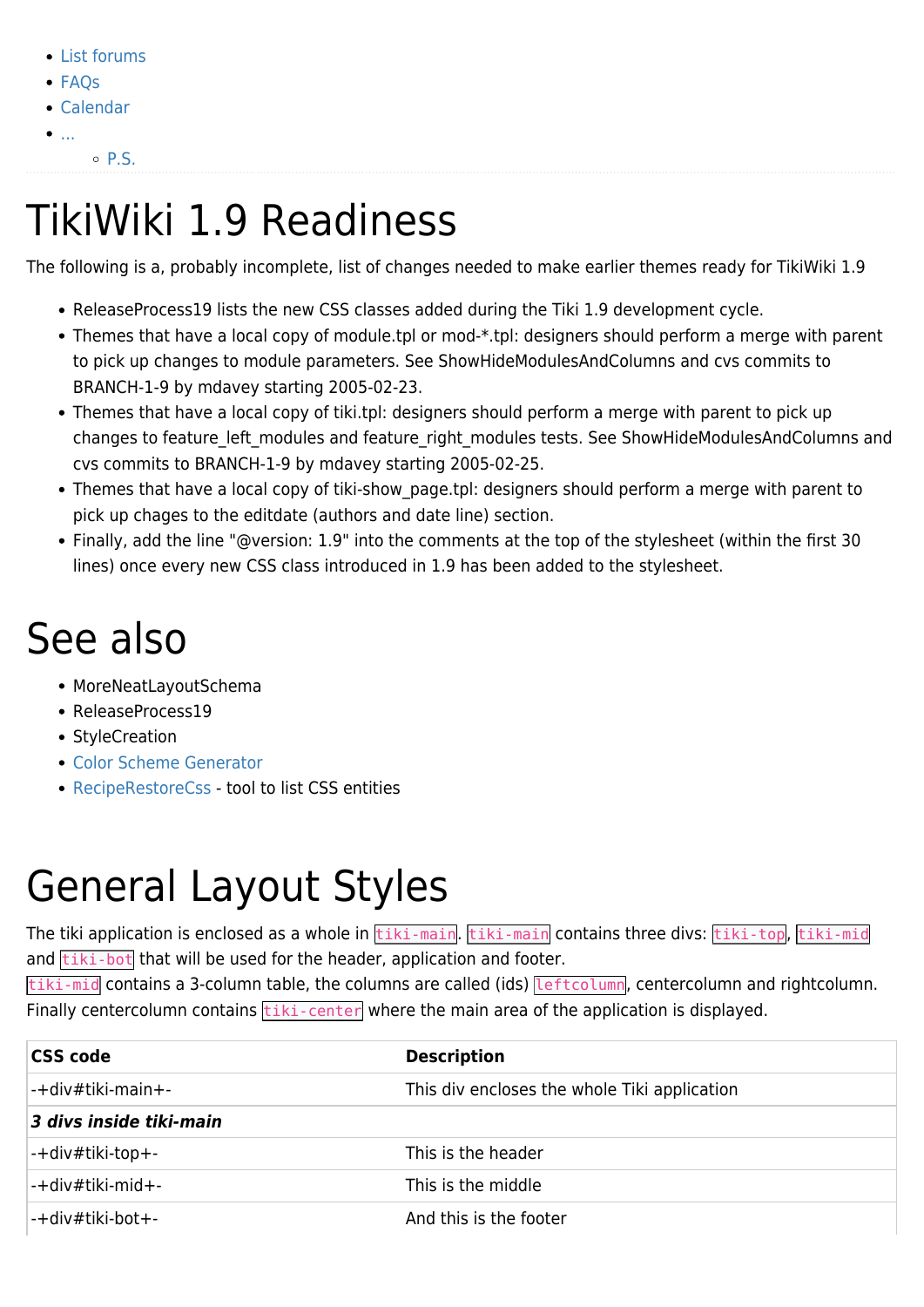| The three columns indide tiki-mid   |  |
|-------------------------------------|--|
| $ -+td\#$ left column + -           |  |
| $ -+td\#right$ column+-             |  |
| -+td#centercolumn+-                 |  |
| The central div inside centercolumn |  |
| l-+div#tiki-center+-                |  |

#### Boxes

Boxes are used to present a box with a title bar and content, they are used for modules and they are also used in the rankings, admin screen, {-+BOX+-} wiki plugin etc.

The box class is used for modules while the cbox class is used for other boxes. (what other boxes??). Simple box generated by wiki <a>['^']</a> syntax.

| <b>CSS code</b>               | <b>Description</b>                                                                                                                   |
|-------------------------------|--------------------------------------------------------------------------------------------------------------------------------------|
| <b>Box used in module</b>     |                                                                                                                                      |
| div.box                       | Boxes used for modules: They are divided into title and data.                                                                        |
| div.box-title                 | Modules boxes title                                                                                                                  |
| div.box-data                  | Modules boxes data                                                                                                                   |
| td.module                     | When modules display a numbered list of items each item is enclosed in a cell with the following<br>style (included in div.box-data) |
| linkmodule.                   | Links in modules                                                                                                                     |
| <b>Box not used in module</b> |                                                                                                                                      |
| div.cbox                      | Boxes not used for modules: They are divided into title and data.                                                                    |
|                               | div.cbox-title Title of boxes not used in modules                                                                                    |
|                               | div.cbox-data Data of boxes not used in modules                                                                                      |
| .cboxtlink                    | Links in the title of boxes not used in modules                                                                                      |
|                               | Box in box not used in module                                                                                                        |
|                               | div.simplebox a box with a margin and a border (ex: in user preferences)                                                             |

#### Menus

| <b>CSS code</b> | <b>Description</b>                               |
|-----------------|--------------------------------------------------|
| div.separator   | Extendable menu line (included in div.box-data)  |
| .linkmenu       | Link in menu line                                |
| .separator      | Link in menu line that can expand                |
| flip.           | Link in the box-title if the menu can be flipped |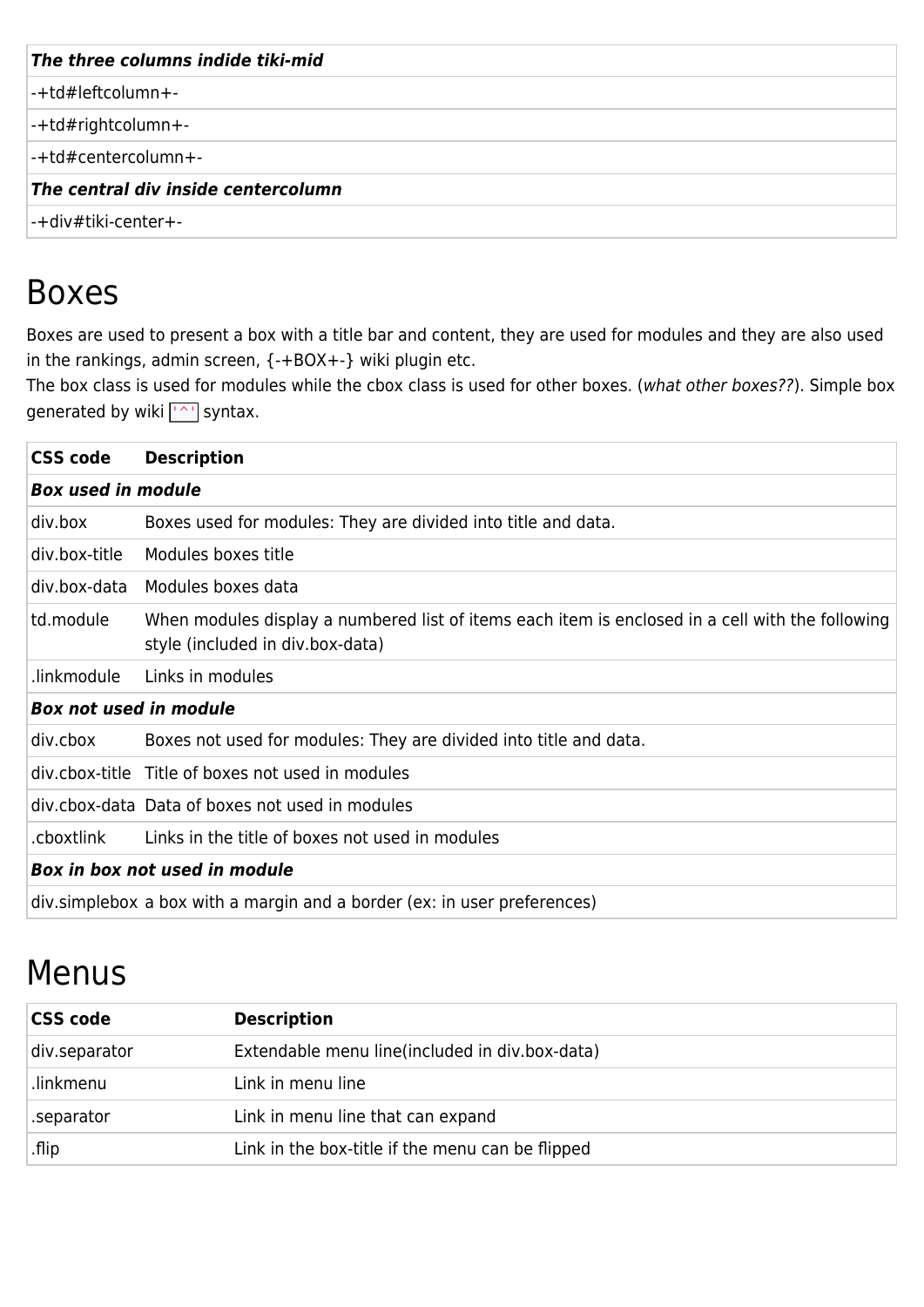#### Tables

## Wiki Page

| <b>CSS code</b> | <b>Description</b>                                            |
|-----------------|---------------------------------------------------------------|
| div.wikitext    | box where the wiki page text is displayed                     |
| page-bar        | page bar where the actions are displayed ("history", "edit",) |
| div.button2     | button in the page bar                                        |
| linkbut         | link in button2                                               |

## Wiki list

| <b>CSS code</b> | <b>Description</b>                 |  |
|-----------------|------------------------------------|--|
| .normal         | table containing the articles list |  |
| td.heading      | table heading cell                 |  |
| td.even, td.odd | cell                               |  |

# File gals

| <b>CSS code</b> | <b>Description</b>                 |  |
|-----------------|------------------------------------|--|
| .normal         | table containing the articles list |  |
| td.heading      | table heading cell                 |  |
| td.even, td.odd | cell                               |  |

#### Image gals

| <b>CSS code</b> | <b>Description</b>                 |
|-----------------|------------------------------------|
| .normal         | table containing the articles list |
| td.heading      | table heading cell                 |
| td.even, td.odd | cell                               |

# List blogs

| <b>CSS code</b>                         | <b>Description</b>              |
|-----------------------------------------|---------------------------------|
| .bloglist                               | table containing the blogs list |
| td.bloglistheading                      | table heading cell              |
| td.bloglistnameeven, td.bloglistnameodd | blog name cell                  |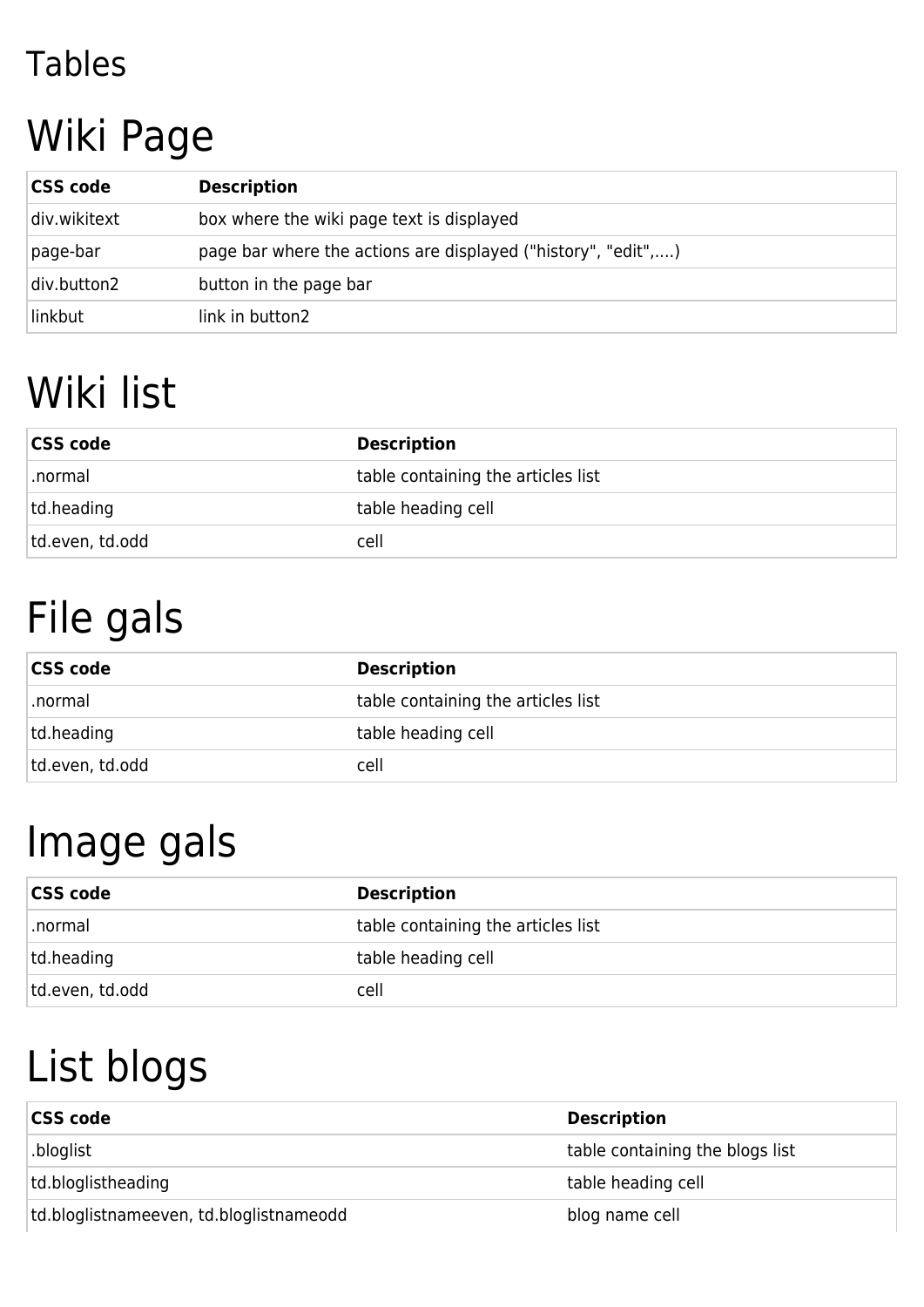| td.bloglistdescriptioneven, td.bloglistdescriptionodd | blog description cell |
|-------------------------------------------------------|-----------------------|
|                                                       | .                     |

#### List articles

| <b>CSS code</b> | <b>Description</b>                 |
|-----------------|------------------------------------|
| .normal         | table containing the articles list |
| td.heading      | table heading cell                 |
| td.even, td.odd | cell                               |

#### Articles Home

| <b>CSS code</b>    | <b>Description</b> |
|--------------------|--------------------|
| div.articletitle   | title              |
| div.titlea         | main title         |
| div.titleb         | sub title          |
| div.articleheading |                    |
| div.articletrailer |                    |

#### List forums

| <b>CSS code</b>                             | <b>Description</b>               |
|---------------------------------------------|----------------------------------|
| .forumstable                                | table containing the forums list |
| td.forumheading                             | table heading cell               |
| td.forumstableeven, td.forumstableodd       | forum name cell                  |
| td.forumstableinfoeven, .forumstableinfoodd | forum information cell           |

## FAQs

| <b>CSS code</b> | <b>Description</b>                 |
|-----------------|------------------------------------|
| .normal         | table containing the articles list |
| td.heading      | table heading cell                 |
| td.even         | cell                               |

#### Calendar